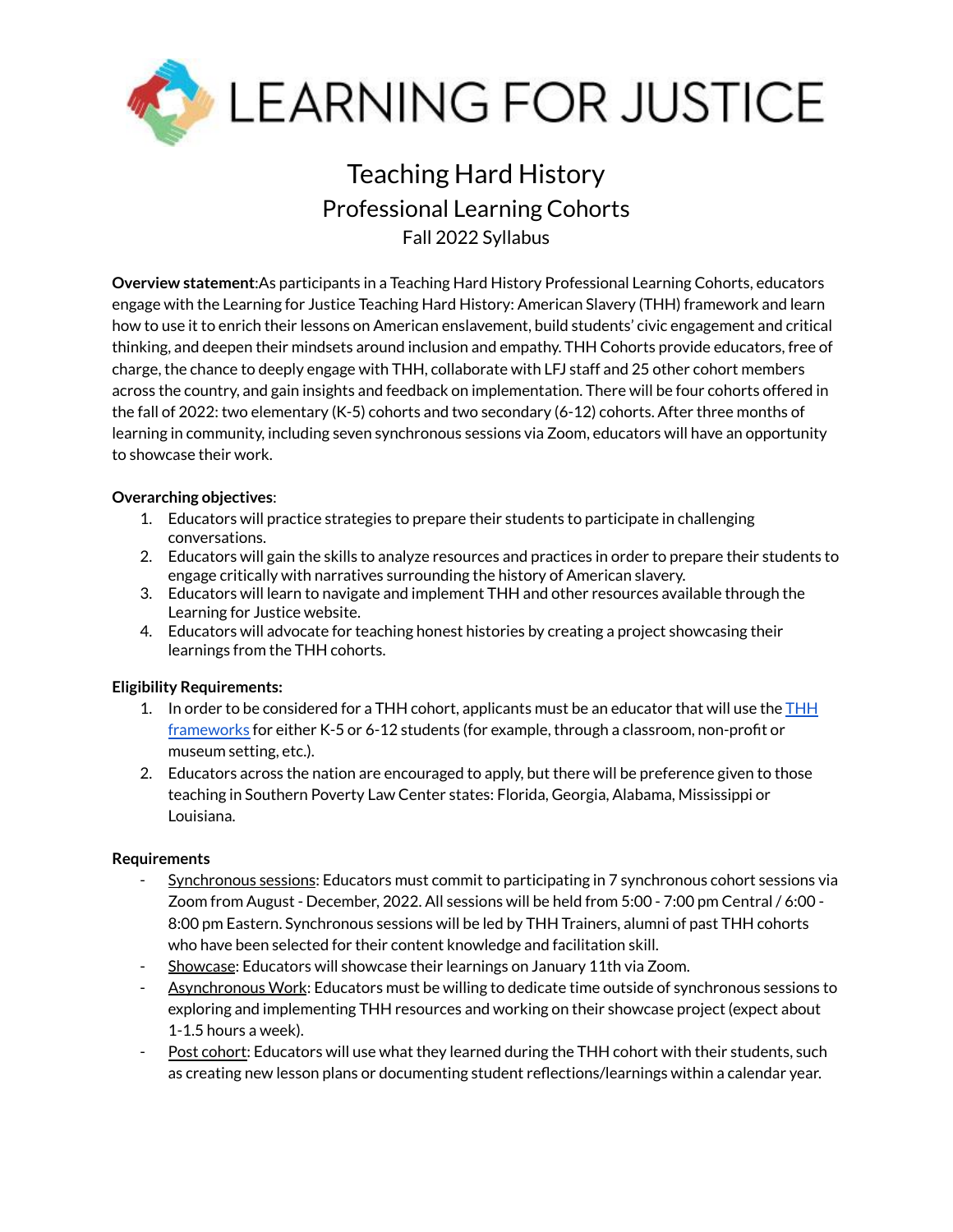

#### **Showcase Information**

- Prior to the showcase, educators will have an opportunity to collaborate with Learning for Justice staff and other cohort members to help craft their projects.
- The showcase will be held on Wednesday, January 11th from 6-8 pm ET on Zoom.
- This showcase will present educators with a unique opportunity to apply what they learned, such as designing a community project, a learning plan or professional development for other teachers, that highlights participants' contributions to the field of teaching honest history about American enslavement.

#### **Certificate of Completion**

- Participants will receive a signed certificate of completion that shows their hours of engagement (approximately 26 hours) *upon completion and presentation of theirshowcase project*.

#### **Google Classroom**

- Each cohort will use a Google Classroom to communicate and collaborate with one another and their THH Trainers.
- Each Google Classroom functions as the centralized location for all logistical and programmatic information, including calendar of cohort times and office hours, slides and resources from previous sessions, showcase artifacts, upcoming professional development opportunities and more.

#### **Office Hours (Optional)**

- THH Trainers will host virtual office hours every other week from the first cohort meeting through the final showcase.
- During office hours, THH Trainers will be there to help with processing, implementation, troubleshooting, creation of project artifacts or resources and answer any questions from cohort participants in a one-on-one setting.

\**See next page for an overview of the synchronoussessions, including dates, times and objectivesfor each.*